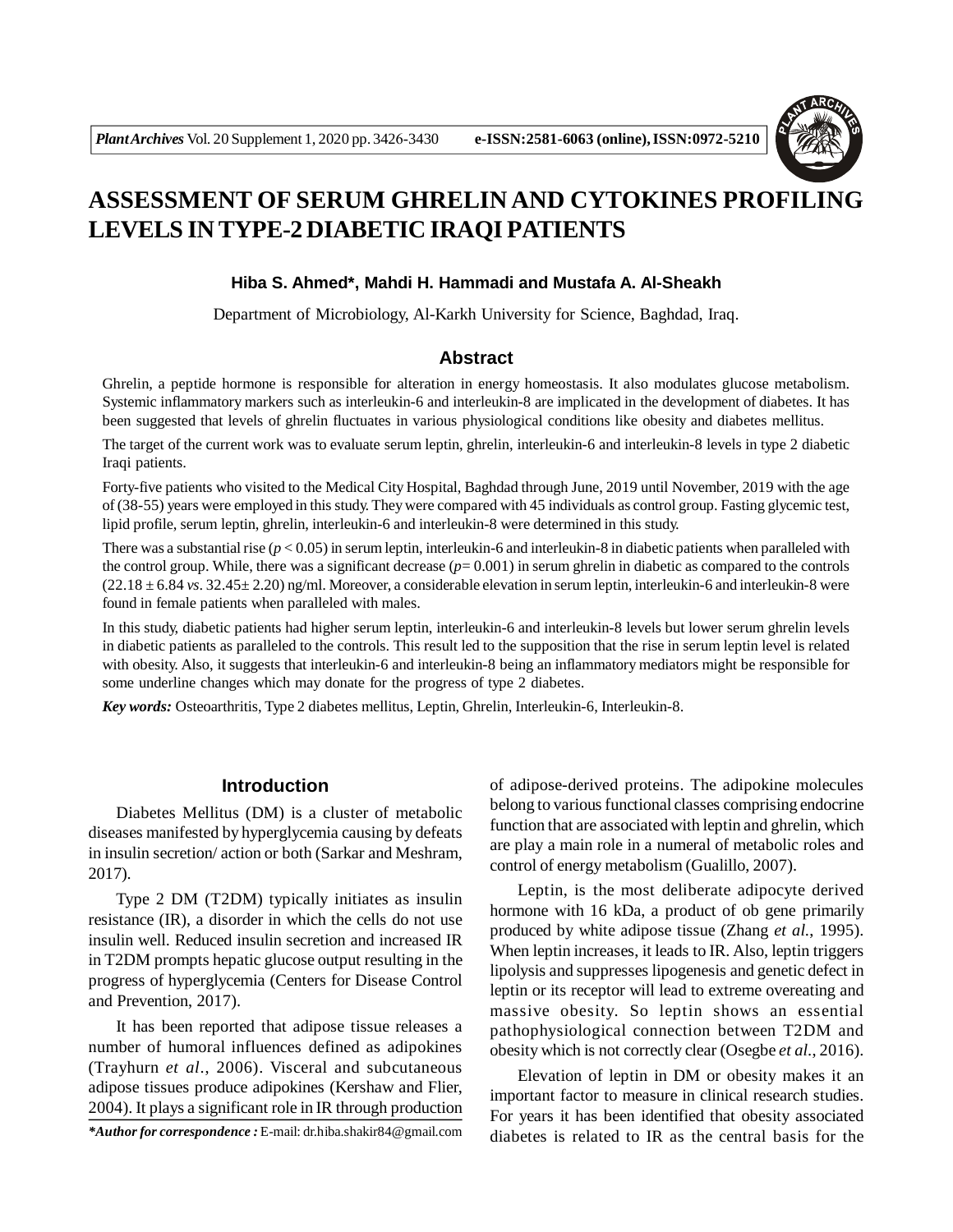relationship (Michel *et al.*, 2016). Research can also explore leptin therapy in grouping with starving which triggers leptin signaling as a means of regulating obesity and DM (Naylor and Petri, 2016).

Ghrelin is a peptide hormone with growth hormonereleasing activity secreted from stomach A-like cells. It is a novel en-dogenous ligand for growth hormone secretagogue receptor (GHS-R). GHS-R type 1a gene encodes the cognate recep-tor of ghrelin; its full-length sequence contains 366 amino acids encoded by two exons on chromosome 3q25. Ghrelin has been informed to have a positive influence on glucose metabo-lism and insulin sensitivity (Pacifico *et al.*, 2009).

Substantial amounts of interleukin-6 (IL-6) and other markers and mediators of inflammation which can improve IR directly in adipocytes, muscle and hepatic cells leading to systemic disorder of insulin sensitivity and impaired glucose balance (Schmidt *et al.*, 1999).

Interleuken-8 is a pro-inflammatory polypeptide belonging to the CXC chemokine superfamily, categorized by the existence of 2 cysteine residues isolated by an intervening amino acid in the first 3 positions and is secreted by various cell types, comprising adipocytes, Tlymphocytes, monocytes/macrophages, epidermal and endothelial cell. Similarly, it has chemoattractant and mitogenic influences on neutrophils in addition to on Tcells, vascular endothelial cells, vascular smooth muscle cells and monocytes (Marino *et al.*, 2015).

The current work was undertaken to measure serum leptin, ghrelin, IL-6 and IL-8 among Iraqi patients with T2DM.

## **Materials and Methods**

Forty-five patients who visited to the Medical City Hospital, Baghdad through June, 2019 until November, 2019 with the age of (38-55) years were included in this study. Patients who had liver, renal, heart diseases or taken taking a steroid medicine were excluded from this work. All diabetic patients reserved anti-diabetic drugs. They were compared with 45 individuals as control group.

Body mass index (BMI) was deliberate as weight in kilograms divided by height in meters squared. Bloods were obtained from all subjects following fasting after 8- 10 hours. Laboratory examinations were down, which encompassed fasting serum glucose (FSG), glycated hemoglobin (HbA1c), lipid profile including: serum total cholesterol (TC), triglyceride (TG), high density lipoprotein cholesterol (HDL-C), very low density lipoprotein cholesterol (VLDL) and low density lipoprotein cholesterol (LDL-C). They were determined by using respective kits (Roche Diagnostics) following manufacturer's protocols in the medical laboratories. Serum leptin, ghrelin, IL-6 and IL-8 were measured using Enzyme Linked Immuno Sorbent Assay (ELISA) technique.

#### **Statistical Analysis**

The data were done by SPSS (Statistical Package of Social Science) program, t-test was used to estimate the differences between variant groups. A  $p$  value of  $\lt$ 0.05 is deliberated to be substantial.

#### **Results**

Clinical and biochemical characteristics of the study groups are illustrated in table 1. The BMI, FSG, HbA1c, TC, TG, LDL-C and VLDL were significantly increased  $(p<0.05)$  in patients when equated with the control group, while there was a substantial reduction  $(p= 0.001)$  in serum HDL-C when paralleled with the control group.

Table 2, shows the clinical and biochemical characteristics of patients group. There was a substantial rise in BMI, FSG, HbA1c, TC, TG and LDL-C, while there was a substantial reduction in serum HDL-C in female patients when paralleled with males group.

Table 3, shows the hormonal and cytokines profile of patients and controls. There was a substantial rise ( $p <$ 0.05) in serum leptin, IL-6 and IL-8 in diabetic patients as paralleled to the controls. While, there was a substantial reduction in serum ghrelin when paralleled with the controls. Additionally, there was a substantial rise ( $p <$ 0.05) in serum leptin, IL-6 and IL-8 in females patients as compared to males, table 4. There was a decrease in serum ghrelin levels in females patients as paralleled to males, but it was not substantial.

**Table 1:** Clinical and biochemical characteristics of patients and control groups.

|             | $Means \pm SD$   |                   |                          |  |
|-------------|------------------|-------------------|--------------------------|--|
| p-<br>value | Control          | <b>Patients</b>   | <b>Parameters</b>        |  |
|             | $(n=45)$         | $(n=45)$          |                          |  |
|             | (22/23)          | (22/23)           | Gender (Male/Female)     |  |
| 0.05        | $40.05 + 2.31$   | $49.20 \pm 6.11$  | Age (Years)              |  |
| 0.01        | $22.20 \pm 2.50$ | $32.30 \pm 4.10$  | BMI (Kg/m <sup>2</sup> ) |  |
| 0.001       | $90.72 \pm 3.50$ | 185.50±5.84       | $FSG$ (mg/dl)            |  |
| 0.05        | $4.23 \pm 1.06$  | $9.34 + 3.15$     | $HbA1c$ (%)              |  |
| 0.0001      | $125.0 + 4.50$   | 250.0±10.50       | $TC$ (mg/dl)             |  |
| 0.001       | $87.10 + 3.20$   | $181.95 \pm 9.48$ | $TG$ (mg/dl)             |  |
| 0.01        | $62.12 + 7.52$   | $47.52 \pm 5.10$  | $HDL-C$ (mg/dl)          |  |
| 0.0001      | $45.46 \pm 3.66$ | $166.10\pm3.51$   | $LDL-C$ (mg/dl)          |  |
| 0.0001      | $17.42 + 0.64$   | $36.39 \pm 1.89$  | $VLDL$ (mg/dl)           |  |
|             |                  | 35/10             | Family history for       |  |
|             |                  |                   | DM (Yes/No)              |  |
|             |                  | $8.0 \pm 7.5$     | Duration of DM (Years)   |  |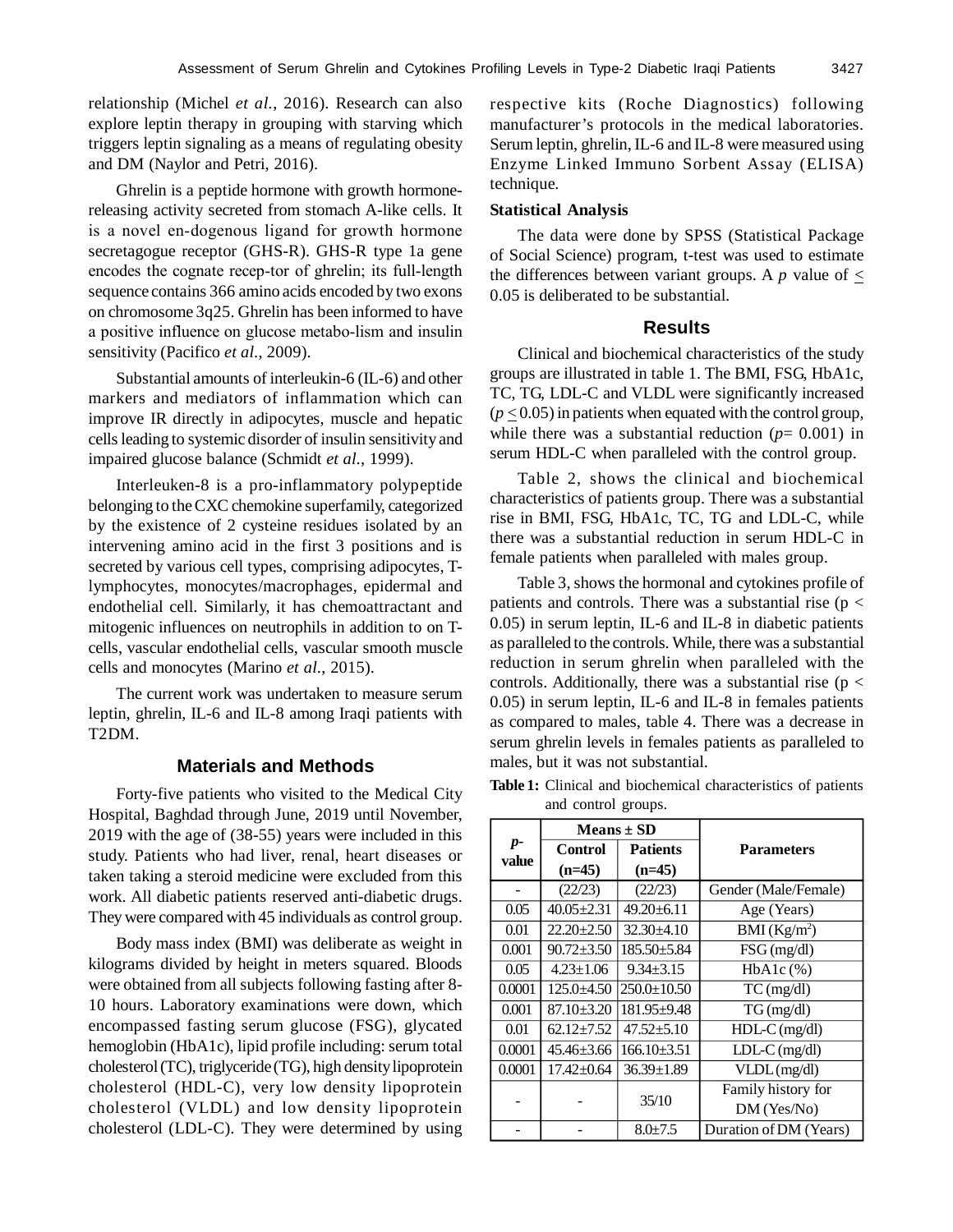|                 | $Means \pm SD$    |                    |                          |
|-----------------|-------------------|--------------------|--------------------------|
| <i>p</i> -value | Male              | <b>Female</b>      | <b>Parameters</b>        |
|                 | $(n=22)$          | $(n=23)$           |                          |
| 0.120           | $50.10 \pm 2.21$  | $48.30 + 5.12$     | Age (Years)              |
| 0.045           | $28.20 + 2.18$    | $35.52 + 5.90$     | BMI (Kg/m <sup>2</sup> ) |
| 0.045           | $170.80\pm 6.50$  | $200.0 \pm 5.18$   | FSG (mg/dl)              |
| 0.05            | $8.0 \pm 1.8$     | $10.0+2.50$        | $HbA1c$ $%$              |
| 0.045           | $178.13 \pm 12.0$ | $320.18 \pm 10.15$ | $TC$ (mg/dl)             |
| 0.01            | $170.21 \pm 6.80$ | $192.63 \pm 12.50$ | TAG (mg/dl)              |
| 0.045           | $50.82 \pm 3.28$  | $42.80 + 5.66$     | HDL-C (mg/dl)            |
| 0.045           | $93.27 \pm 9.14$  | $238.85 + 6.60$    | $LDL-C$ (mg/dl)          |
| 0.06            | $34.04 \pm 1.25$  | $38.53 \pm 2.60$   | $VLDL$ (mg/dl)           |

**Table 2:** Clinical and biochemical characteristics of patients.

**Table 3:** Hormonal and cytokines profile of patients and controls.

|                 | $Means \pm SD$   |                    |                    |
|-----------------|------------------|--------------------|--------------------|
| <i>p</i> -value | <b>Control</b>   | <b>Patients</b>    | <b>Parameters</b>  |
|                 | $(n=22)$         | $(n=30)$           |                    |
| 0.001           | $15.50 + 6.0$    | $25.45 \pm 10.20$  | Leptin $(ng/ml)$   |
| 0.001           | $32.45 \pm 2.20$ | $22.18 \pm 6.84$   | Ghrelin (ng/ml)    |
| 0.01            | $1.35 + 0.44$    | $2.38 \pm 10.50$   | $IL-6$ ( $pg/ml$ ) |
| 0.0001          | $120.65 + 5.30$  | $210.45 \pm 10.18$ | $IL-8$ ( $pg/ml$ ) |

**Table 4:** Hormonal and cytokines comparisons between males and females patients.

|                 | $Means \pm SD$  |                   |                    |
|-----------------|-----------------|-------------------|--------------------|
| <i>p</i> -value | <b>Male</b>     | <b>Female</b>     | <b>Parameters</b>  |
|                 | $(n=22)$        | $(n=23)$          |                    |
| 0.0001          | $20.50 \pm 3.0$ | $30.75 + 5.20$    | Leptin $(ng/ml)$   |
| 0.06            | $23.0 + 3.45$   | $22.0 \pm 5.60$   | Ghrelin            |
| 0.01            | $5.25 \pm 1.63$ | $15.81 \pm 3.50$  | $IL-6$ ( $pg/ml$ ) |
| 0.0001          | $178.62 + 3.45$ | $240.75 \pm 9.23$ | $IL-8$ ( $pg/ml$ ) |

#### **Discussion**

 The mean age of type 2 diabetic patients was 49.20±6.11 years agrees with the fact that T2DM commonly progresses after age 40 years (Olokoba *et al.*, 2012). Family history as a risk factor for DM is in covenant with preceding data (Wagner *et al.*, 2013; Chiwanga *et al.*, 2016). The calculated BMI was found to be  $22.10\pm2.10$  Kg/m<sup>2</sup> in normal controls and  $32.10\pm4.02$ Kg/m<sup>2</sup> in type 2 diabetic patients. The BMI was found to be highly significantly raised in diabetic patients as paralleled to controls. Statistical analysis showed extremely significant raised BMI when comparison was made between females and males patients, which is in accordance with earlier study (Kumar *et al.*, 2015). Fasting glucose levels were found to be considerably increased in diabetic patients as paralleled to normal healthy subjects. Levels of HbA1c were detected to be statistically substantially greater in type 2 diabetic patients (9.34%) as paralleled to normal healthy individuals (4.23%).

Impaired insulin secretion and increased IR in T2DM

induces hepatic glucose output resulting in the development of hyperglycemia. In addition, lipolysis in adipose tissue is stimulated leading to raised circulating levels of free fatty acids (FFA) (Rui, 2014). With reverence to serum lipid profile, serum TC, TG and LDL-C levels were considerably greater in diabetic patients when equated to controls whereas serum HDL-C level was considerably reduced in diabetics. These findings are in parallel with that confirmed in previous literature (Meshram *et al.*, 2016). The unusual levels of serum lipids in diabetics is owed mostly to elevate in the mobilization of FFA from fat depots, since insulin suppresses the hormone sensitive lipase. Higher serum FA are converted into TG, phospholipids and cholesterol in liver which may be discharged into blood (Yassin *et al.*, 2017). Another study inconsistence to present data which was conducted no substantial variance between male and female patients (Nogaroto *et al.*, 2015).

Diverse outcomes obtained in the current work about lipid profile might be due to alterations in patient's characteristics and degree of obesity and IR, metabolic variation of other hormones, probable effects of intermediate metabolism and duration of the disease. Changes in the sample size, geographical difference and duration of the disease encompassed in the revisions may be other probable causes which are accountable of this variation.

 Obesity is a superior fraction of body fat in relation to lean mass which is major adequate to harmfully affect health. The disease can be affected by lifestyle or hereditary factors. Obesity is hereditary mainly due to genetic influences. Mutation of the gene which causes obesity, results in improved food intake, raised insulin and substantial obesity in T2DM (Sorensen *et al.*, 1996).

It has been reported that lack of leptin in mice has been originate to cause severe obesity because of increased food intake and reduced energy expenditure. This has correspondingly been confirmed in humans. The leptin deficient also progress hyperinsulinemia, frequently times leading to DM. These alterations can be inverted through the administration of the leptin (Farooqi *et al.*, 2002). This adipocyte-specific protein delivered the first relations to the body's system regulating body weight. Even however leptin usually rises with adiposity, it was confirmed that at each BMI value there is inconsistency in serum leptin level. This proposes that there are alterations in its secretion rate from fat (Myers *et al.*, 2010).

Leptin is released from adipocytes in response to improved fat content by aggregate the fat mobilization from the adipose tissue, fatty acid oxidation by the liver and by reducing the appetite (Park and Ahima, 2015). In the present work, as predictable, it establish considerably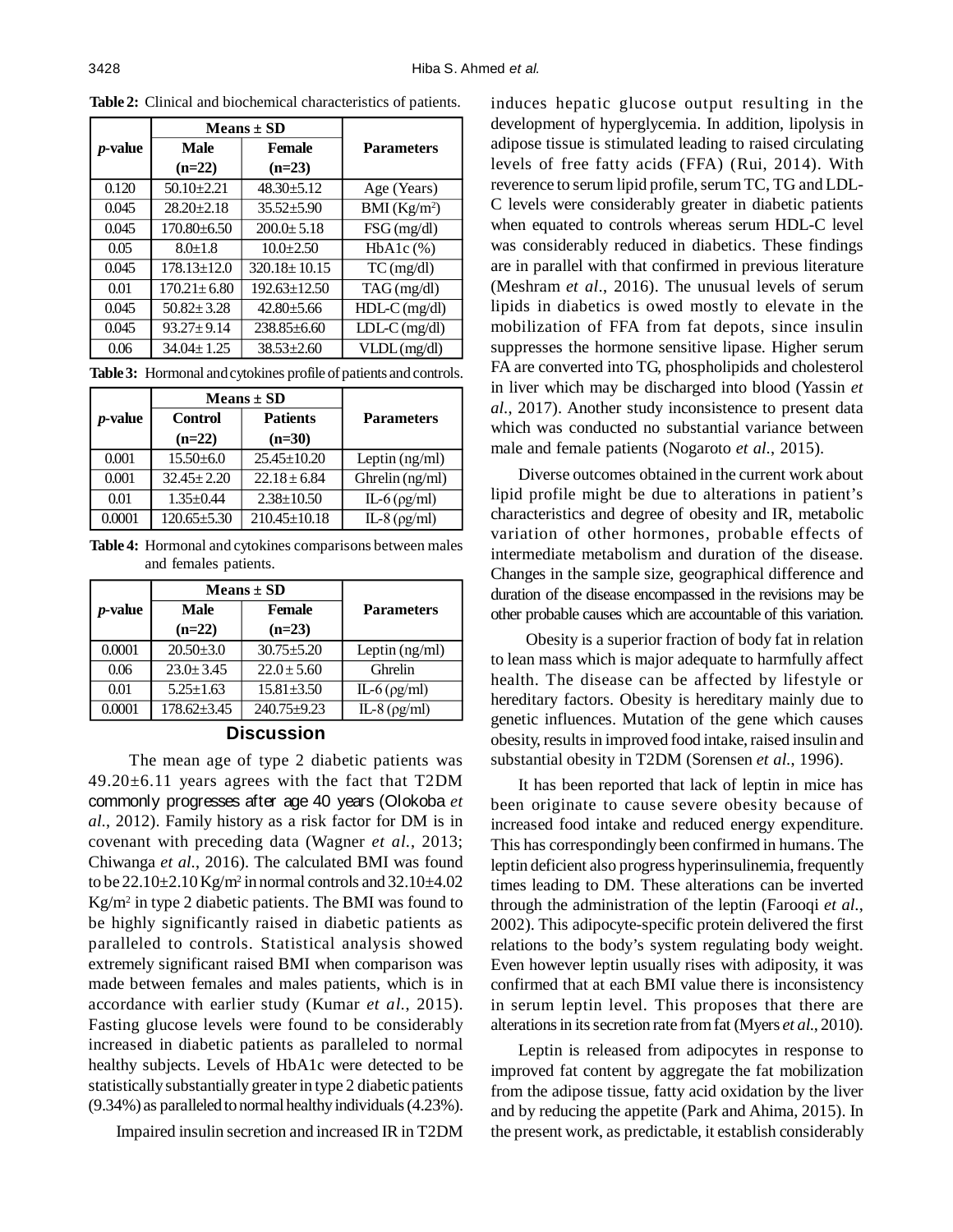greater leptin concentration in diabetic patients, in comparison with healthy subjects. Diabetic patients had higher BMI beside higher leptin levels. This result was in agreement with the study showed by Abdul Hadi and Sultan, 2016 who also informed considerably high leptin concentrations in obese subjects (Abdul Hadi and Sultan, 2016).

A most probable clarification for this increase will be as follows. As the fat content is improved due to low level of hormone sensitive lipase in the obese subjects, leptin level will rise and this rise will still not be able to raise the fat mobilization, due to insufficient amount of hormone sensitive lipase, which is already completely triggered. Thus the fat content will continue to rise with parallel rise in serum leptin concentration (Gupta and Mukherjee, 2018), which is in accordance with the current study.

Moreover, Ghrelin is well-identified to modify insulin secretion and, hence, is observed as in IR sign (Tschop *et al.*, 2001). Diabetic patients have lesser ghrelin levels also, ghrelin had a remarkable negative relationship with the HOMA-IR index regardless of other limitations of IR, which is in accordance with the study of Gruzdeva *et al*., 2014. (Gruzdeva *et al.*, 2014).

Ghrelin well confirmed glycemic effects propose that pharmacological inhibition of ghrelin action might be as helpful effects in T2DM treatment. The relation between insulin and ghrelin is also proposed by the truth that both hormones reveal a reciprocal correlation over the day with insulin levels being high when ghrelin concentrations are decreased and vice versa. Also, epidemiological trials support the converse association between ghrelin and indexes of impaired glucose tolerance and IR (Collden *et al.*, 2017).

Furthermore, diabetes drug, which increases tissue sensitivity to insulin, is associated with lower ghrelin levels. The current study revealed that serum ghrelin concentrations were considerably reduced in diabetic patients, which is in agreement with former study (Jawed *et al.*, 2017). Hence, the current study propose that in DM, the reduction of ghrelin secretion may moreover be owed to the variation in the adipokine system attended by the incapacity of insulin-secreting pancreatic cells, interrupt lipid metabolism and IR appearance. This hypothesis is maintained by the outcomes of investigational revisions that establish the aggressive connection between serum ghrelin level and high levels of FFA can block ghrelin secretion in addition to the data of a relationship study viewing the negative connection between serum ghrelin and insulin in MI patients with and without DM, which is in accordance with the preceding data (Sullivan *et al.*, 2019).

In the present study, it found that diabetic patients showed considerably higher levels of IL-6 than did the controls ( $p \le 0.05$ ). Consistent with earlier reports, higher serum IL-6 levels were related with age, smoking, adiposity levels, dyslipidemia, or hypertensive status (Endrighi *et al.*, 2016; Ahmed, 2015).

In this study, also it found that females had greater leptin, IL-6 and IL-8 levels than males, this is may be due to higher body fat and BMI in female. In normal physiological state, macrophages, endothelial and epithelial cells produce IL-8 in response to infection or tissue injury, where one of the functions of IL-8 is to induce chemotaxis of granulocytes and primarily neutrophils, to the affected site. Also, IL-8 triggers the angiogenic response (Long *et al.*, 2016).

## **Conclusions**

In this study, it was reported that diabetic patients had higher serum leptin, IL-6 and IL-8 while but serum ghrelin levels when compared with controls. This result led to the supposition that the rise in serum leptin concentration is related with obesity and IR may be contrariwise related with serum ghrelin concentrations among Iraqi diabetic patients. Also, it suggests that lL-6 and IL-8 being an inflammatory mediators might be responsible for some underline changes which may donate for the progress of T2DM.

Acknowledgment: The authors are gratitude to the staff of Medical City Hospital/Baghdad and all the patients who were participated in this work.

Conflict of Interest: There was no conflict of interest for the study.

### **References**

- Abdul Hadi, F.S. and A.S. Sultan (2016). The effects of type 2 diabetes mellitus on the levels of glycated hemo-globin, testosterone, leptin and calcium in Iraqi male patients. *G.J.B.B.,* **5(2):** 164-70.
- Ahmed, H.S. (2015). Lipoprotein (a) and inflammatory markers in hypertensive patients. *Iraqi J. Com. Med*., **(3):** 139-144.
- Centers for Disease Control and Prevention (2017). National Diabetes Statistics Report: Estimates of diabetes and its burden in the United States. Atlanta, GA: U.S. Department of Health and Human Services.
- Chiwanga, F.S., M.A. Njelekela, M.B. Diamond, F. Ba-junirwe, D. Guwatudde, J. Nankya-Mutyoba, R. Kalyesubula, C. Adebamowo, I. Ajayi, T.G. Reid, J. Volmink, C. Laurence, H.O. Adami, M.D. Holmes and S. Dalal (2016). Urban and rural prevalence of diabetes and pre-diabetes and risk factors associated with diabetes in Tanzania and Uganda. *Glob Health Action*., **9:**31440.
- Collden, G, M.H. Tschop and T.D. Muller (2017). Therapeutic potential of targeting the ghrelin pathway, *Int. J. Mol. Sci*., **18(4):** 1-29.